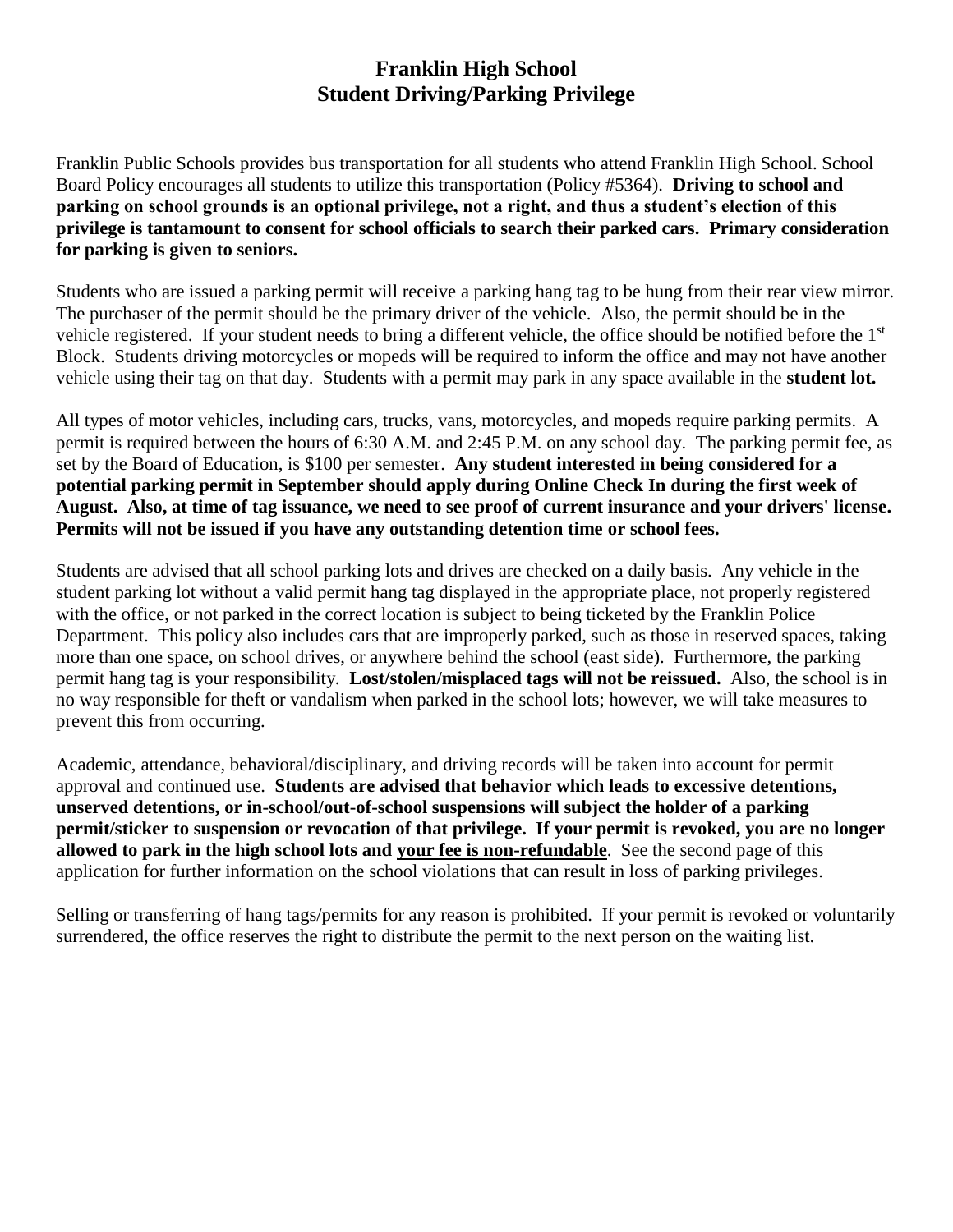# **Student Parking Application**

|                                                                | <b>Office Use Only</b> |                                                                                                                                                                                                                                |                                            |
|----------------------------------------------------------------|------------------------|--------------------------------------------------------------------------------------------------------------------------------------------------------------------------------------------------------------------------------|--------------------------------------------|
| <b>Insurance Card Provided</b><br>$\text{Driver's License} \#$ |                        |                                                                                                                                                                                                                                | Tag # Issued _____________Term: Sem / Year |
| Parent/Student Signatures<br>□                                 |                        |                                                                                                                                                                                                                                |                                            |
|                                                                |                        |                                                                                                                                                                                                                                |                                            |
|                                                                |                        |                                                                                                                                                                                                                                |                                            |
|                                                                |                        |                                                                                                                                                                                                                                |                                            |
|                                                                |                        |                                                                                                                                                                                                                                |                                            |
| <b>Vehicle Information</b>                                     |                        |                                                                                                                                                                                                                                |                                            |
|                                                                |                        |                                                                                                                                                                                                                                |                                            |
|                                                                |                        | Vehicle Year Color Color Color Color Color Color Color Color Color Color Color Color Color Color Color Color Color Color Color Color Color Color Color Color Color Color Color Color Color Color Color Color Color Color Color |                                            |
| <b>Insurance Information</b>                                   |                        |                                                                                                                                                                                                                                |                                            |
| Name of Insurance Company $\frac{1}{2}$ Policy #               |                        |                                                                                                                                                                                                                                |                                            |
|                                                                |                        |                                                                                                                                                                                                                                |                                            |

**\*NOTE**: **Franklin Public Schools requires that each student permitted to drive a motor vehicle to and from school carry liability insurance on the vehicle, issued by a state certified insurance company.**

#### **Parent Permission**

**I understand all rules associated with the privilege of parking at Franklin High School including School Board Policy 5364. I hereby grant permission for my child to drive a motor vehicle to and from school. I understand that this privilege may be suspended or revoked for inappropriate behavior. Should my student violate any of the rules on the Parking Application, I understand that parking privileges will be revoked and payment for the permit will not be refunded**.

Parent Signature Date

#### **Student Acceptance**

**I have read all rules associated with the parking privileges at Franklin High School including the School Board Policy 5364. I agree to abide by all rules and, in addition, will not transport other students unless they have authorization from their parents. I further understand that this privilege may be suspended or revoked for inappropriate behavior.**

Student Signature Date